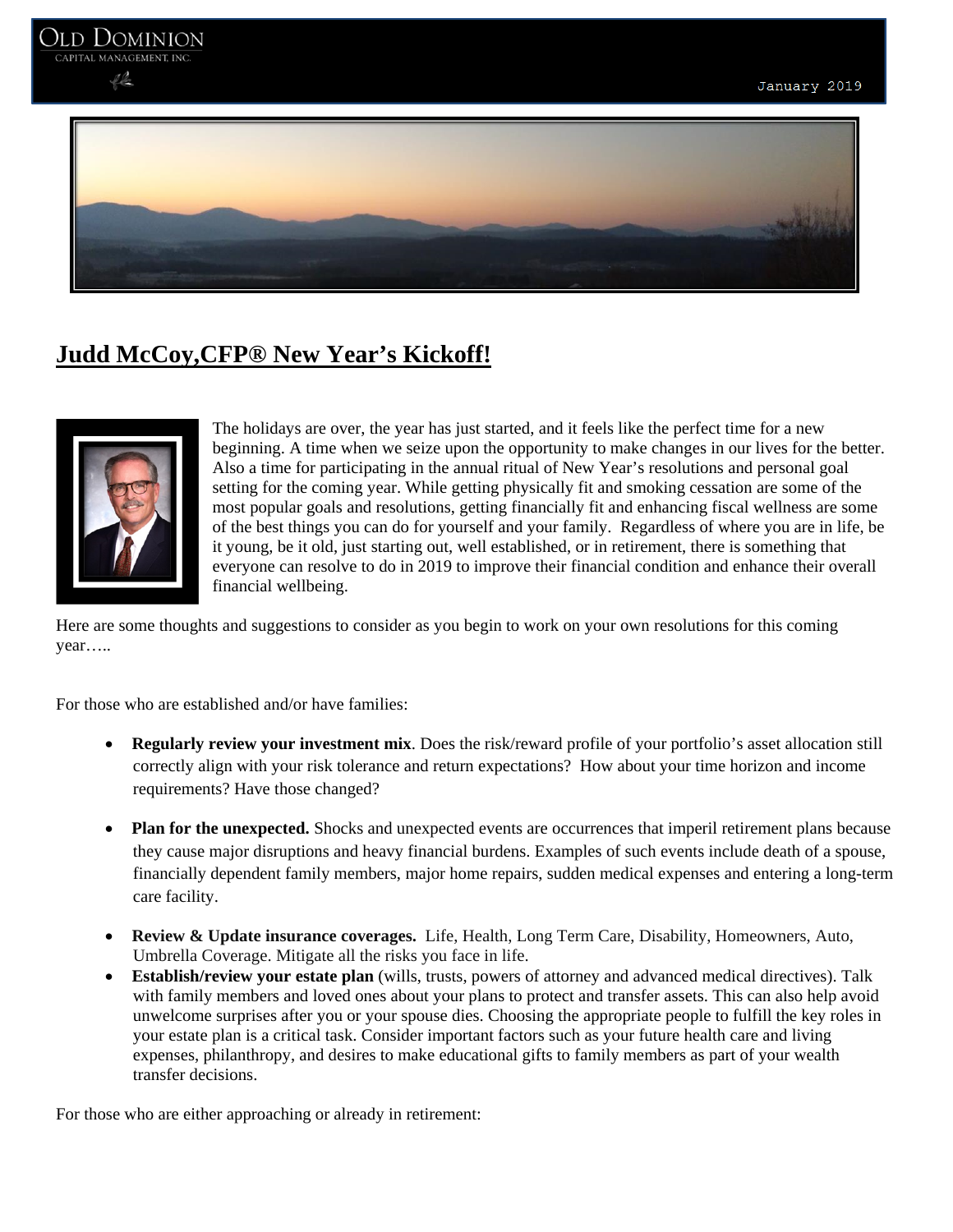- **Take advantage of catch-up contributions**. If you're over 50, taking full advantage of catch-up provisions in tax-advantaged savings accounts can help boost your income in retirement. Catch up contribution limits if you are 50 or older in 2019 remain unchanged at \$6000 for workplace plans and \$1000 for IRA's.
- Create a retirement income plan. Having enough money in retirement savings is only the beginning of preparing for retirement expenses. How are your savings going to create income? Different buckets of money may fall under various tax rules. Some money may be tax-free, while other sources of cash are taxable. Preretirees need to draw up a plan that minimizes taxes while providing the income they need to maintain their lifestyle
- **Decide on a Social Security strategy.** Part of determining an income plan is figuring out when to claim Social Security benefits. Although retirees can claim benefits as young as age 62, they can lose up to a third of their monthly benefit amount by failing to wait until their full retirement age. With people living longer, it might make sense to delay the start of Social Security. Doing so provides an 8 percent increase in monthly benefits for each year from full retirement age to age 70.
- **Are you over 70**  $\frac{1}{2}$  **and still working? Consider delaying your 401(k) withdrawals.** If you're still working after age 70 1/2 and don't own 5 percent or more of the company you work for, you are eligible to delay distributions from the 401(k) associated with your current job until April 1 of the year after you retire. If however, you have rolled out the money from your 401(k) into an IRA, it is now subject to RMD rules. IRA withdrawals are required after age 70 1/2, regardless of your employment status.
- **Review beneficiary designations** for relevant assets to ensure they are consistent with your overall wishes and they coordinate with your other estate planning documents.

And for those just getting started:

- **Establish a Financial Plan.** Having a plan matters. "A goal without a plan is just a wish" "By failing to prepare, you are preparing to fail"…..
- Align your spending, savings and investing plans with your financial goals Don't know how to go about doing this? Let us assist you with the help of our planning software and process.
- **Have an effective Savings Strategy.** Pay yourself first!
- **Frequently check your credit report.** A good credit history brings you benefits of all kinds–a home mortgage, an apartment lease, an auto loan, or even more credit. Like a job resume, your credit file carries a lot of weight, that's why you need to keep an eye on what it says about you. Many options are cut off to you if you do not look "creditworthy" on paper. A bad report can mean higher rates on loans and insurance. It can also be a key factor in determining whether you get hired or promoted by a growing number of employers who now use them in the evaluation process.
- **Establish a budget, start tracking your budget and stick with it.** This will help to assure that funds set aside for savings and investment will remain intact and will not get inadvertently consumed by excess spending
- **Boost retirement contributions**. In 2019, the amount you can contribute to your 401(k) or similar workplace retirement plan increases from \$18,500 to \$19,000
- **Fast-track debt payoff goals**. Especially high interest credit card debt.

Hopefully, this brief list of suggestions will inspire you to reflect upon your our personal circumstances and goals and will help with getting your own financial planning juices flowing. Feeling overwhelmed or in need of assistance? Remember, while there are personal fitness trainers and wellness coaches that can help you with your fitness and well-being goals, your ODCM Investment Counselor is available to serve as your Personal Financial Fitness Trainer and Wellness Coach.

Call us and let us know how we can help.

Wishing you a prosperous and profitable year ahead!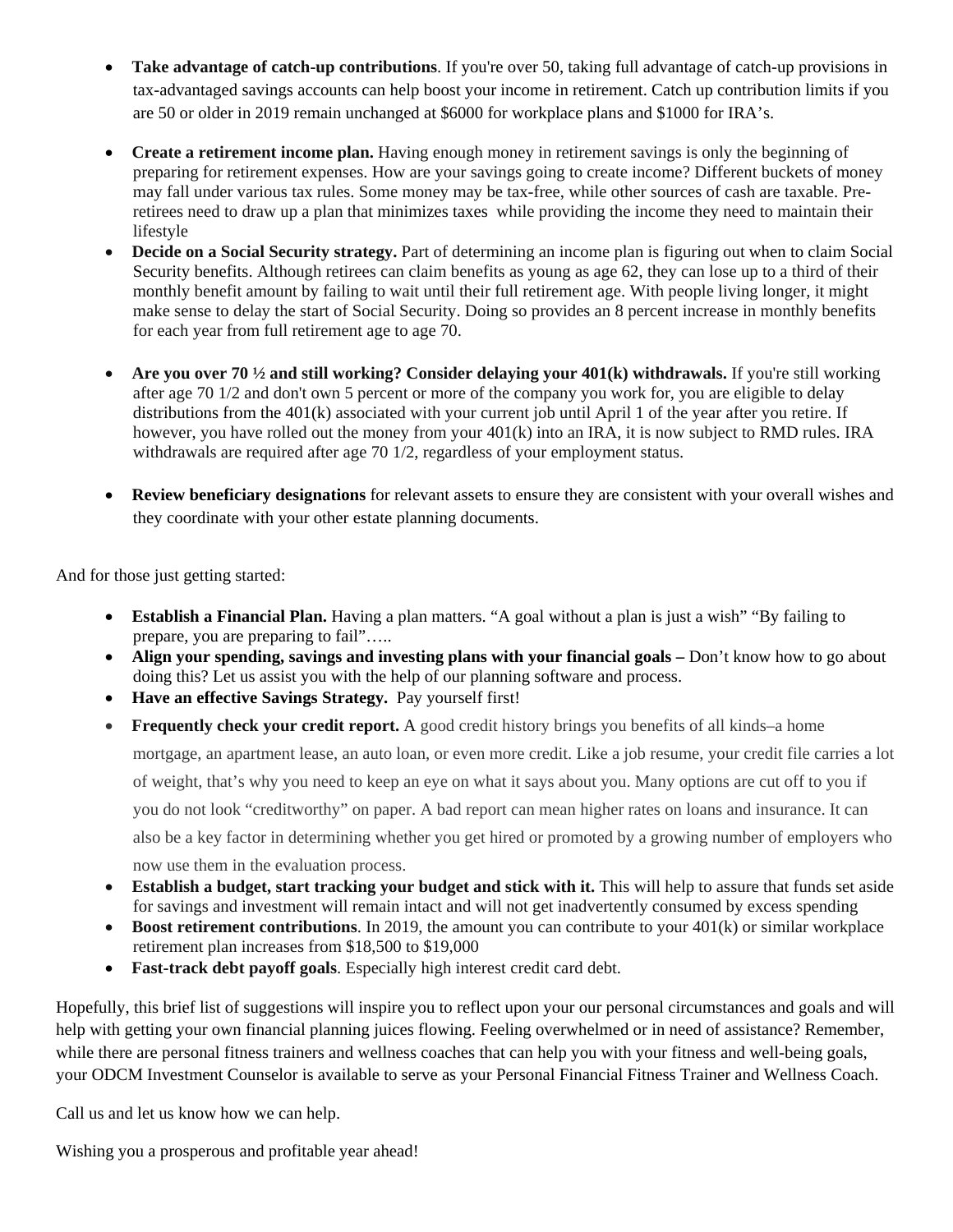# **Welcome Our New Paraplanner Jared Troutman!**



We are excited to announce that we have recently hired Jared Troutman as a Financial Paraplanner in our Charlottesville office. He recently passed the CERTIFIED FINANCIAL PLANNER ™ exam and is a candidate for CFP® certification in 2019. Jared joined the world of financial planning at an exciting time and believes in the true value of holistic planning, fee transparency, risk oriented portfolio discussions, and honest fiduciary care for his clients.

Jared is a great addition to our professional staff, and we are very pleased to welcome him.

## **Dimensional Fund's World Market Infographic**

Enjoy these highlights some of the year's prominent headlines in the context of global stock market performance as measured by the MSCI All Country World Index (IMI). These headlines are not offered to explain market returns. Instead, they serve as a reminder that investors should view daily events from a long-term perspective and avoid making investment decisions based solely on the news.



Source: MSCI. Past performance is not a guarantee of future results. In US dollars, net dividends. Index is not available for direct investment. Performance does not reflect the expenses associated with management of an actual portfolio.